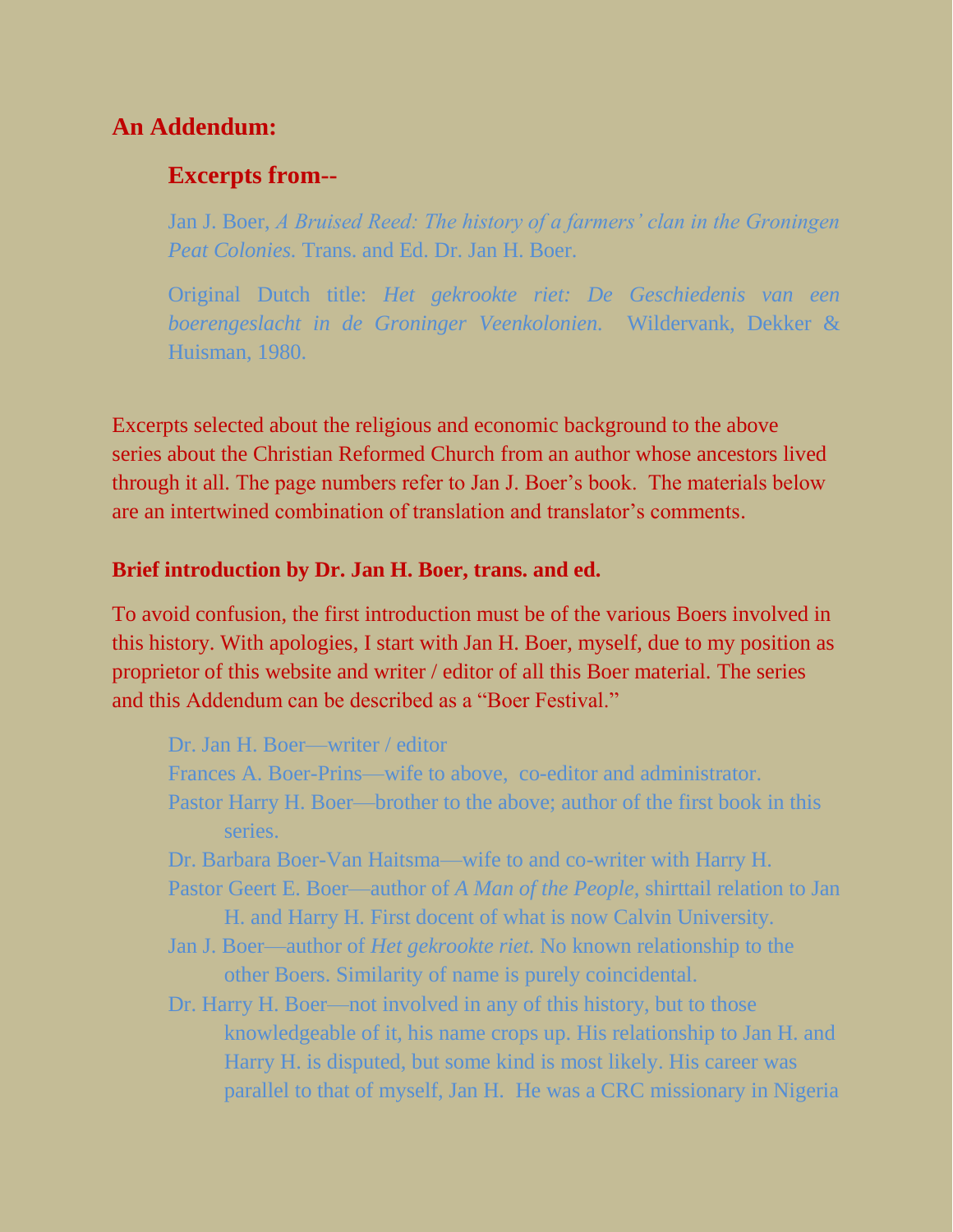and a writer. He graduated from the Free University in Missiology and both of us tended to make our mission administrators nervous. Dr. Wiebe K. Y. Boer—Son to Jan and Frances above. Just now appointed President of Calvin University. He plays no part in this history, except that he is stepping into the shoes of Geert Egberts and thus is slated to continue the Boer Festival. He is also a prolific writer. See the LEGACY page of this website.

# Welcome to the "Boer Festival!"

The other purpose of this brief addendum is to provide a bit of the background of the Gereformeerde Dutch immigrants to West Michigan back in the 19<sup>th</sup> century, to some degree beneficiaries of Abraham Kuyper, but more Pietistic than Reformational. A minimal familiarity with these background factors will help understand the early Christian Reformed Church better and help give credence to the books in this series.

# **The Major Problem: The Liberal Factor-- Quotations and Interlocutions**

p. 56\* It is an abomination for Jan Jacobs. He has many problems with the sermons he listens to every Sunday. Faithful church attendance leads too often to a disappointment for him.

Since 1816, the members of the church councils are directly appointed by the King, while the preachers are no longer obligated to faithfully adhere to the three Forms of Unity as they were determined by the Synod of Dordt of 1618, in which "election" was flagged as the heart of the confession. Liberalism has come to be celebrated in the Reformed Church. Everything is all too easy. The sermon contents are marked by superficiality; humans are thought to have good intentions; a prevalence of naïve trust in humans. What is missing is the awareness and violence of sin and of the unlimited depth of God's free grace—none of that is heard anymore.

p. 57\*--1834 A trumpet blast. A canon shot.

Pastor Hendrik de Cock published and defended a controversial brochure, "Defense of the true Reformed doctrine and of the true Reformed believers,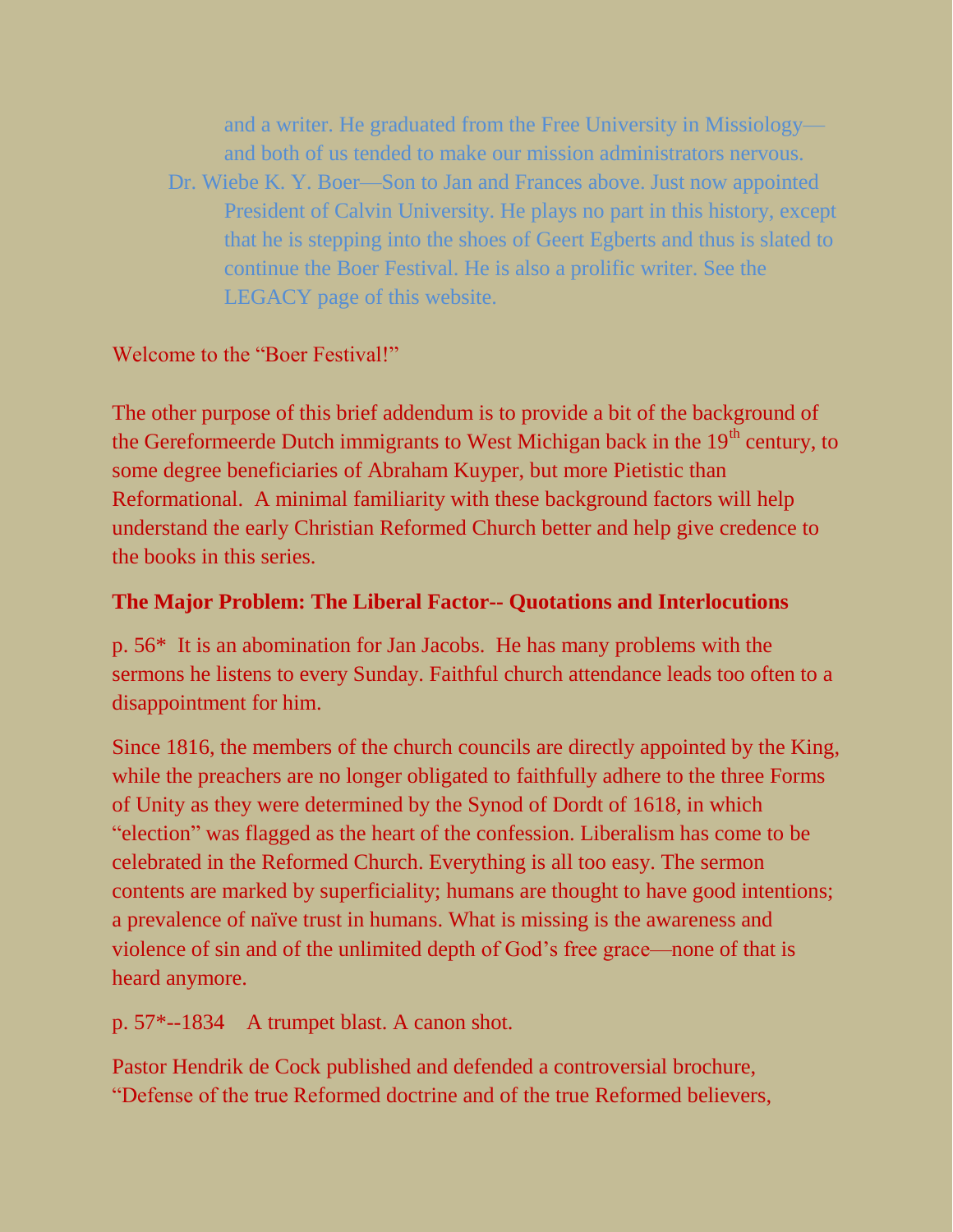attacked by two so-called Reformed preachers OR the sheep pen of Christ attacked by two wolves and defended by Hendrik de Cock, Gereformeerd<sup>1</sup> pastor in Ulrum, Groningen." This was about two Reformed pastors in his area. He was promptly deposed and imprisoned.

Upon his release the (in)famous Secession took place. De Cock is now sought out to help other Seceders throughout the province of Groningen. At 33, he preaches in homes and in barns, counsels various church councils, gives advice in situations of various differences of opinion and becomes an ecclesiastical consultant.

On November 7, he preaches in the barn of Jan Jacobs. Over a hundred persons listen attentively, sitting on pews made up of wooden boards which rest on blocks of dried peat often used for domestic fuel. Jan is promptly fined by the court in Winschoten because of transgressing the Penal Code. That Code, dating from the Napoleanic days, (loosely translated) states

that no company or group of more than twenty persons will be allowed to gather or organize for religious, literary, political or any other purposes except with government permit. Anyone who allows the use of his house without permit from the authorities will be penalized with a fine ranging from sixteen to two hundred francs.

After having been fined a number of times, Jan tried to find loopholes in the law. He would divide the living room of his house in two by means of curtains so that he could "legally" host forty people, twenty in each side. He removed the back of the clothes closet in the living room and replaced it with a door leading to the barn. This would enable at least a part of the audience to escape quickly.

Later, he built a kind of pulpit under a tarpaulin outside, a tactic that avoided an inhouse service. It does not help him much. Fines of florence (fl.) of 25, fl. 100, another fl. 100 and still another…. But the gatherings continue, sometimes in Jan's barn, then in the homes of de Cock's mother-in-law, of the widower Hendrik Kerks Venema, or in the house of the deposed catechism teacher Poppe Rijkens de Wit.

 $\frac{1}{2}$ 

 $<sup>1</sup>$  The former state church is called "Hervormd" or "Reformed", while "Gereformeerd" applies to the church</sup> associated with Abraham Kuyper and its people and culture. In English, both translate into "Reformed." I use "Gereformeerd" to avoid confusion. Both churches reunited towards the end of the 20<sup>th</sup> century into the "Protestant Churches in the Netherlands."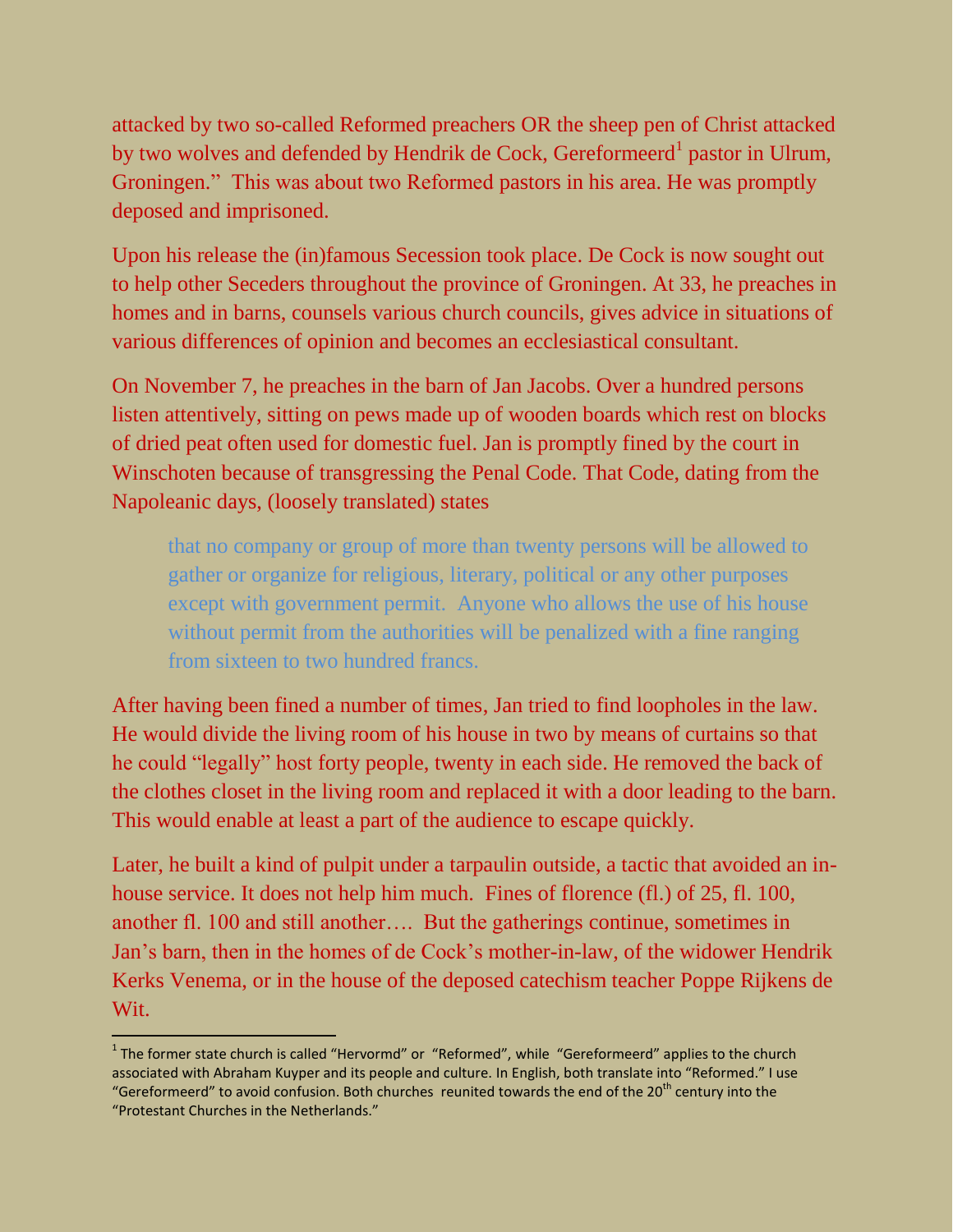There was a lot of resistance on the part of the population. *Burgomaster* Tjaarda de Cock found himself between two fires. On the one hand, he had to maintain the law, but on the other hand, he had to take the necessary measures against his own son and his followers. Sometimes things went out of control. He would regularly send the police to the meetings. Windows were busted and people mishandled. These were restless times in Wildervank, as well as in the entire province of Groningen and beyond.

On April 9, 1835, another meeting is scheduled. The news is spread in whispers: "Tonight, at ten o'clock there will be a meeting at the home of Jannes Rengers Brouwer." A strange time for meetings; most people are already sleeping. The time is chosen in order to meet in all quietness without disturbance.

It turns out to be a historic evening. De Cock will lead. The Christian Seceder Church (*Christelijk Afgescheiden Kerk)* in Wildervank is established and three middle-aged elders are appointed, including Jan Jacobs, and three middle-aged deacons, all but one being farmers. De Cock preached on Joshua 24:15—"But as for me and my household, we will serve the Lord." The service continues till well after midnight.

The first synod of the Seceders in 1836, wrote the following letter to King Willem I:

It is therefore, You Majesty, that we repeatedly testify that we have neither formed new religious associations nor intend to do so. We intend to do so no more than the Reformed did in the days of the Synod of Dordt of 1618- 1619, when they separated from the domination of the Remonstrants, endured the risk of losing goods and freedom, and of their elected church councils who were installed by faithful shepherds and who therefore had to tolerate fines as well as having their meeting places messed up and destroyed.

In January 1841, the first Seceder preacher was installed at Wildervank, namely pastor G. J. Huiskes. It was decided to build a parsonage for him with a church building on the same property.

### **The School Struggle**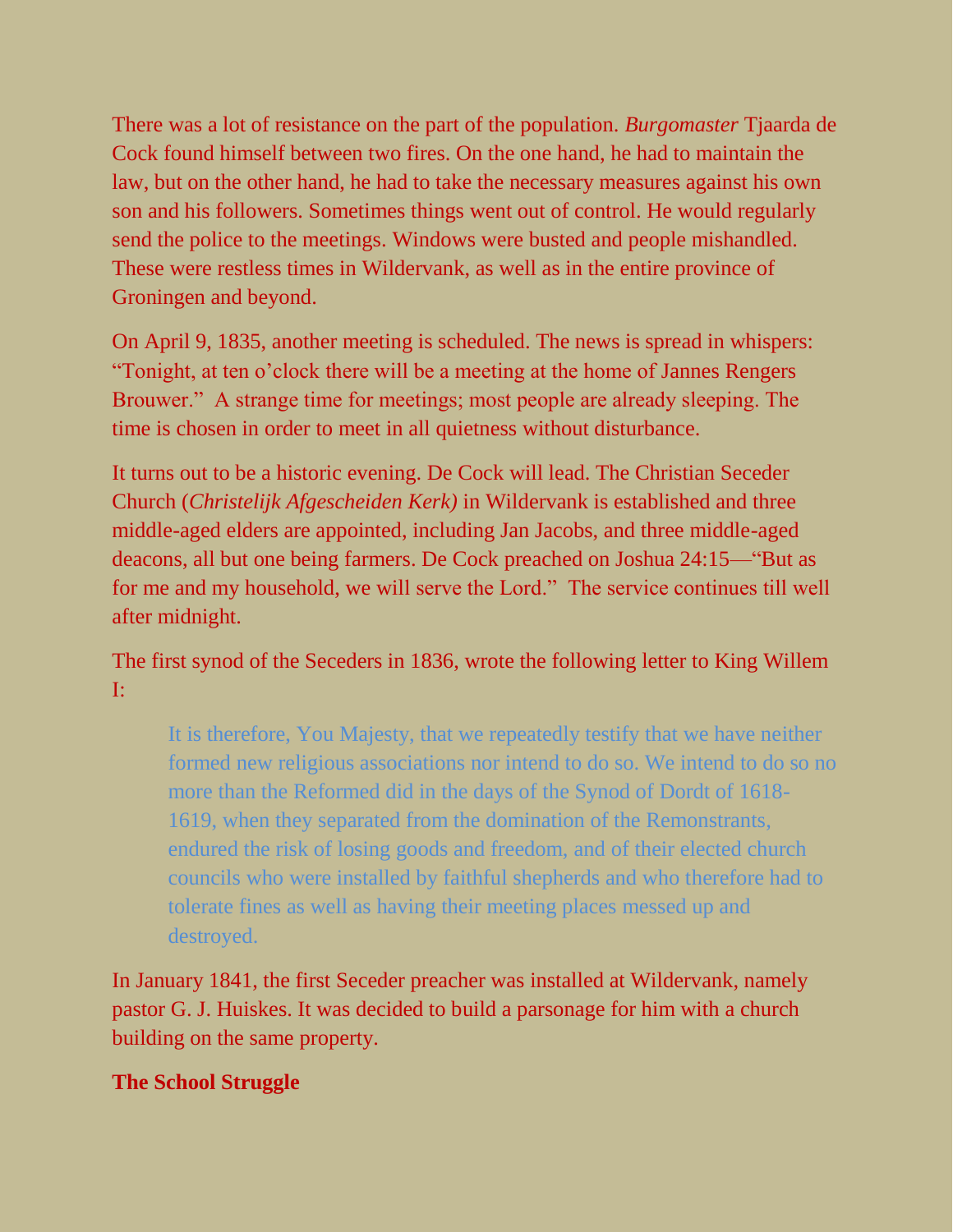p. 72\* But there was still another aspect to the persecution, namely the struggle for Christian schools. In 1852, the church established a Christian primary school. In summary, this involved a lot of hassle between them and the authorities, but permission was granted on November 13, 1851. It meant a high financial pressure for the church and its members, which they courageously accepted. But then….

p. 73\* In 1878, a restlessness takes hold of the country because of a new education law. Johannes Kappeyne van de Coppelle, a liberal minister in the government, introduced a new law in 1877. So-called "public" education was under government control, but special or religious education was free, though the government made no money available for it. This situation, according to Kappeyne, would make public education a luxury to be enjoyed only by the rich but only alms for the poor.

Not a penny for religious education. That was prevented by the constitution, according to the liberals, for it states that public education is a matter of ongoing government responsibility. That is not only mandated in the constitution, they claimed, but that is natural; that's the way it ought to be. Kappeyne was trying to give public education an almost unassailably strong position. Amongst measures taken to ensure that position the number of teachers in public schools was greatly increased along with their salaries.

74\* Seceders had first to pay taxes to contribute towards the rising costs of public education and then also pay for Christian education out of their own pockets, the cost of which was also rising due to Kappeyne's law. There was great fear among its supporters that eventually the cost of the Christian system would exceed their financial strength. Kappeyne did not have to worry about opposition in the parliament. It did not bother him that Kuyper on a daily basis published his increasingly sharp arguments against these developments in his *Standaard* newspaper. All the liberal media were on the government's side.

p. 75\* When the government's position was finally secured and fixed, a counter movement for a people's petition to the King arose . Kuyper wrote the petition, but De Savornin Lohman wrote the introduction.<sup>2</sup> The organizers were hoping for some 100,000 signatures, but when they came in, it was enough to be still. It

<sup>&</sup>lt;u>mand and the merrous consections and the merrous consections</u> and the strong political, cultural and religious and the strong political, cultural and religious and the strong political, cultural and religious and the stro leadership, due to his membership in a lower class, Kuyper was not qualified to be part of the presentation of the petition to the King.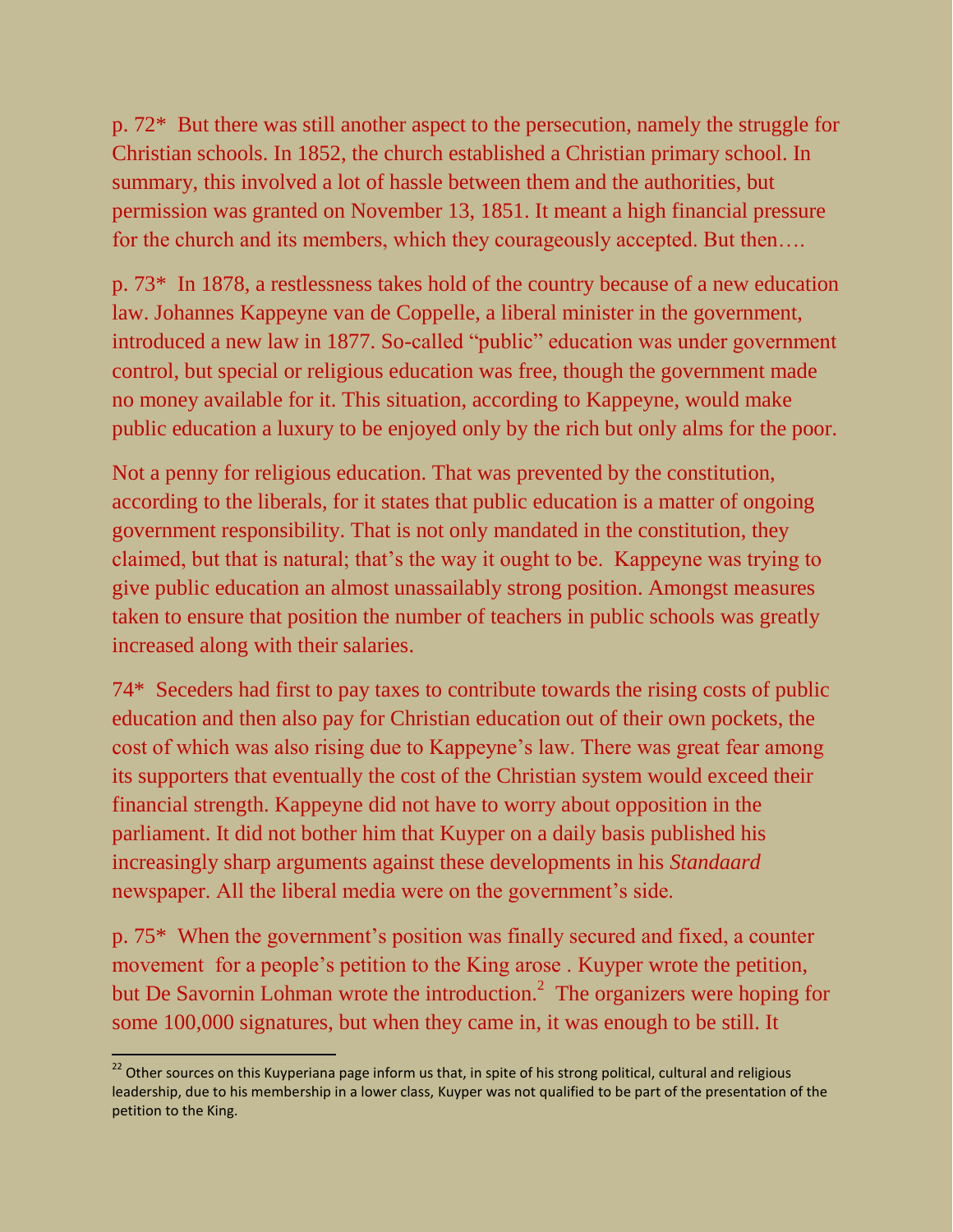appeared that the citizenry had awoken. A heave rolled through the country. In the middle of the week in some villages prayer services were held. The total number of signatures was not merely 100,000 but more than 300,000! Yet, the end of the story was not favourable: the King signed the onerous law.

In Utrecht, the union "School with the Bible" was established, which from then on held annual collections on August 17. The "*kleine luyden"* of Abraham Kuyper or the "common people," the masses, being hard working folk, conscientious and loyal to church and confession, want a school with the Bible regardless of cost. And the school struggle continues....<sup>3</sup>

### **Economic Issues**

Jan J. Boer also makes brief mention of some economic reasons that drove these "*kleine luyden"*or "common people" to the US.

pp. 45\* and 50\* Farmers needed fertilizer that came in the form of street sweepings from the city of Groningen that became increasingly expensive till it became too much and undermined the agricultural economy.

The second economic issue was an unknown potato sickness in 1845. One July morning, people woke up to see an unfamiliar sticky layer on the foliage. 70% of the potato harvest failed. A bitter poverty took over the place so that many left for the US.

### **Quarrels and Conflicts**

pp. 61\* and 69\* But there were also internal reasons for the difficulties of the Seceders—disunity and squabbles, sometimes bitter ones and serious. Jan J. wrote of the "anger of the people at pastor Oosterbeek," without giving details. "It was serious. But even worse were the conflicts the members had among themselves," some having to do with extra- or premarital sex. One elder came home after a stormy council meeting "totally upset."

  $3$  At the time this Jan H. Boer (me!), the translator of this document and proprietor of this website, was a student in Grand Rapids from 1958-1965. I noticed that the descendants of these immigrants in West Michigan all insisted on Christian schools free from government subsidies, whereas their ancestors in the Netherlands considered this situation one of persecution. The Canadian Christian Reformed constituency from the 1950s on, like Kuyper, struggled for government support, considering it a human right and successfully going to court for it.